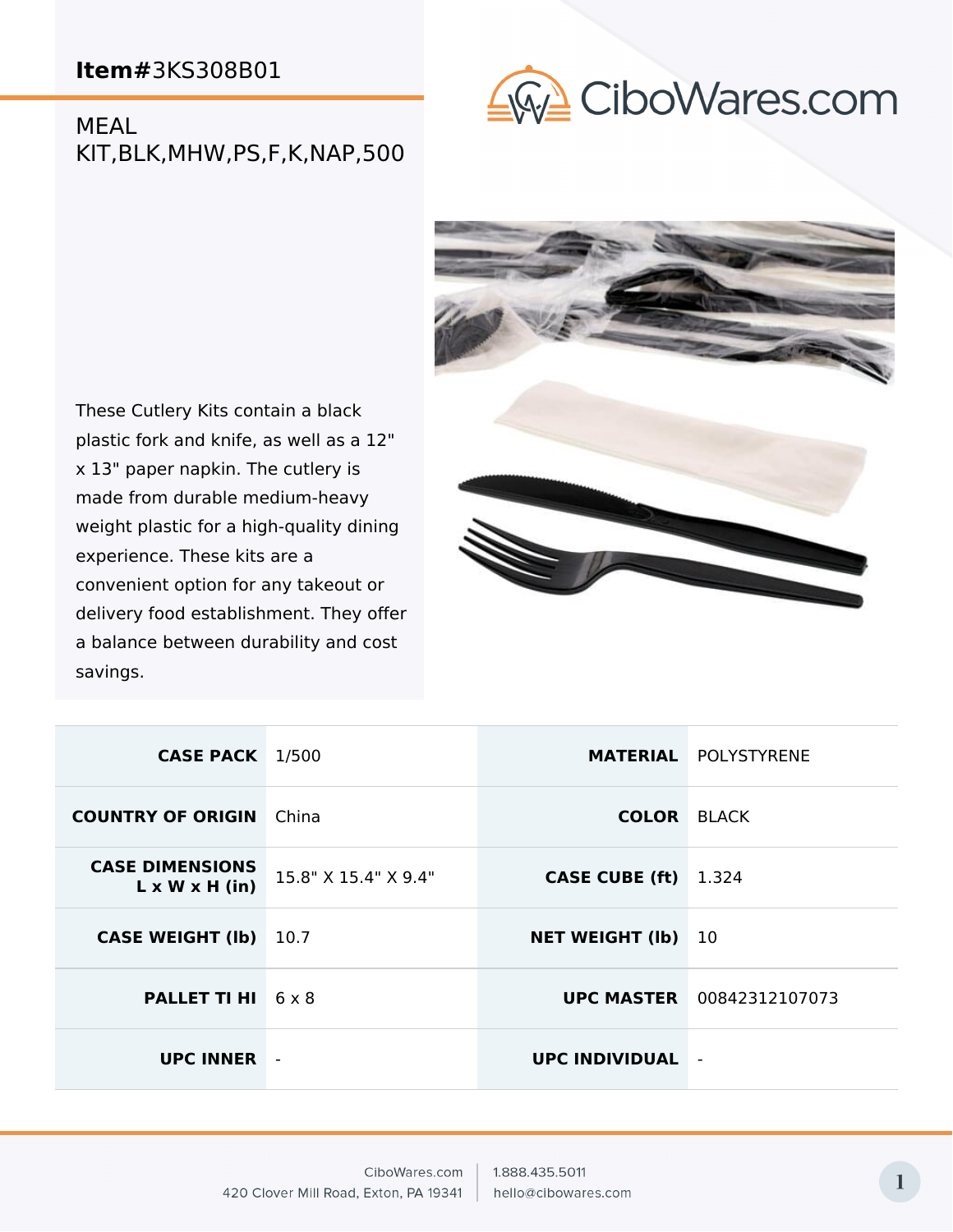



| <b>KIT CONTENT</b> F, K, NAP                    | <b>PACK SIZE</b> 500                    |                |
|-------------------------------------------------|-----------------------------------------|----------------|
| <b>WRAPPER MATERIAL CPP</b>                     | <b>WRAPPER</b><br><b>THICKNESS (mm)</b> | 0.012          |
| <b>PRINTED WRAPPER -</b>                        | <b>OTHER COMPONENT</b>                  | $\blacksquare$ |
| <b>LENGTH OF OTHER</b><br><b>COMPONENT (MM)</b> | <b>KIT WEIGHT (G)</b> $9.3$             |                |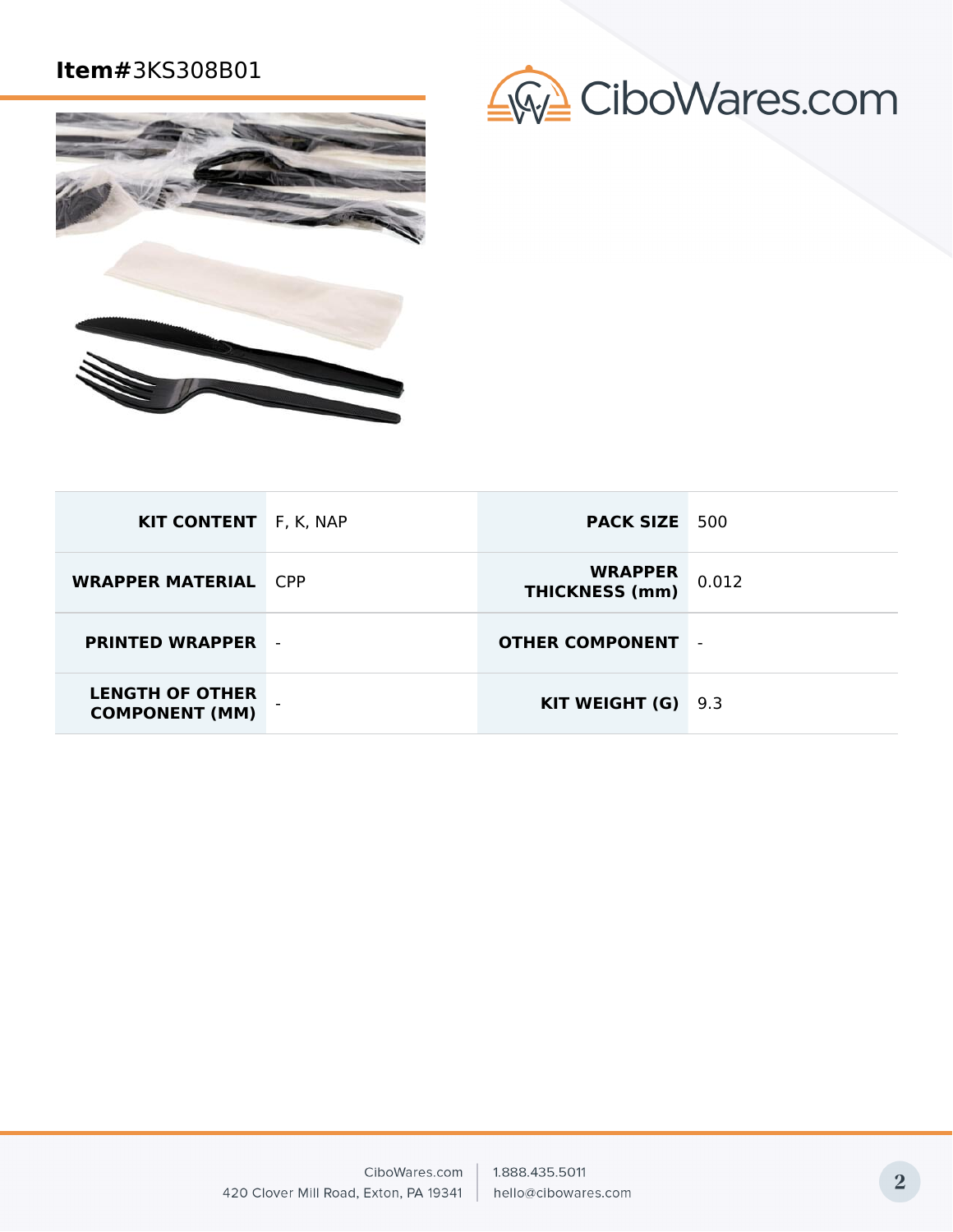### **Piece:**Fork



| <b>PRODUCT CODE</b> S1308B       |     | <b>MAIN MATERIAL</b>                        | Polystyrene |
|----------------------------------|-----|---------------------------------------------|-------------|
| <b>WEIGHT GRADE</b> Medium Heavy |     | <b>COLOR</b> Black                          |             |
| LENGTH (mm)                      | 155 | WEIGHT $(q)$                                | 3.2         |
| <b>NUMBER OF TINES</b> 4         |     | <b>TEMPERATURE</b><br><b>TOLERANCE (°C)</b> | 100         |
| <b>BPI CERTIFIED</b>             | - N | <b>FSC CERTIFIED</b><br>(FACTORY)           | N           |

# CiboWares.com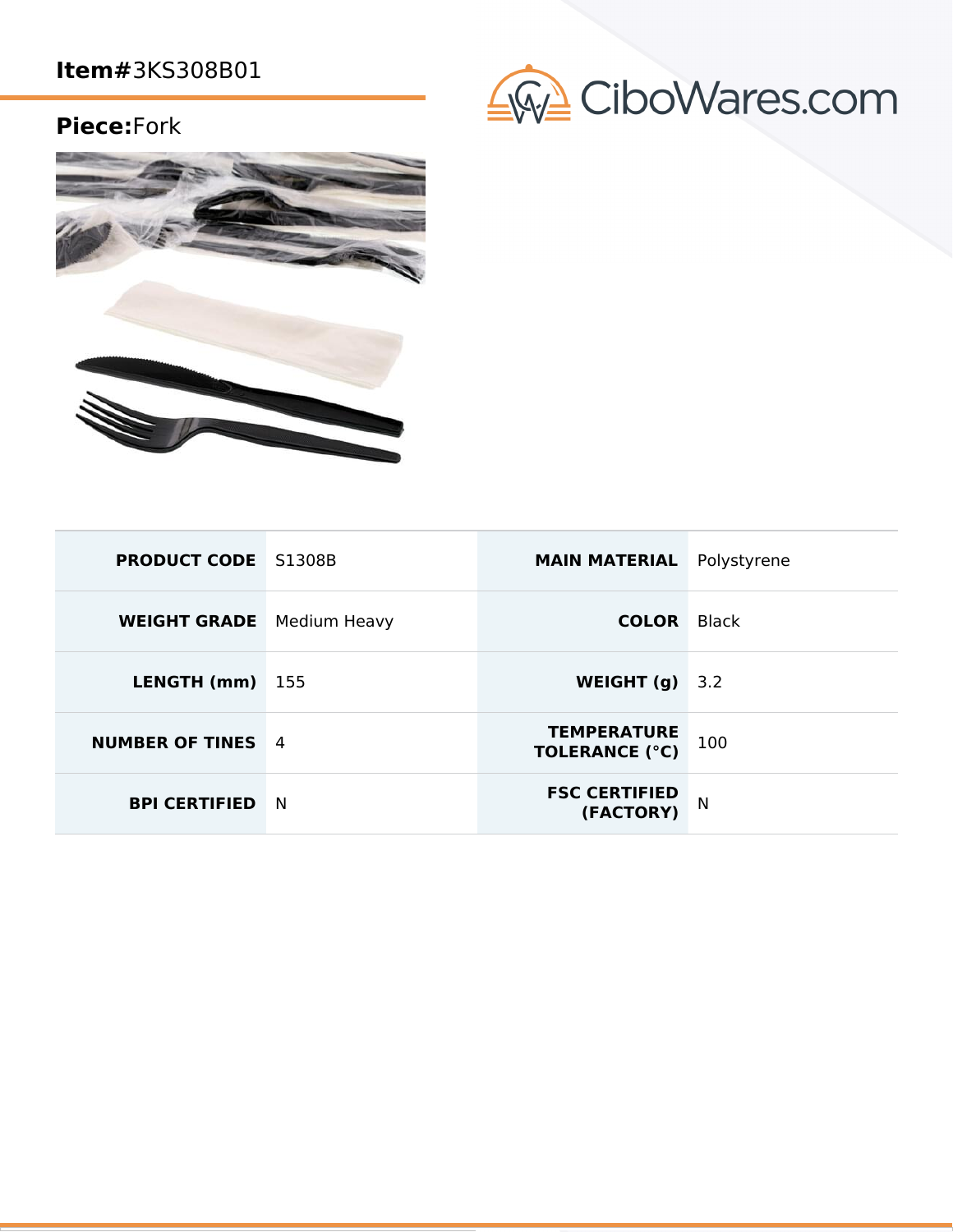## **Piece:**Knife



| <b>PRODUCT CODE</b> S3308B                  |     | <b>MAIN MATERIAL</b> | Polystyrene |
|---------------------------------------------|-----|----------------------|-------------|
| <b>WEIGHT GRADE</b> Medium Heavy            |     | <b>COLOR</b>         | Black       |
| LENGTH (mm)                                 | 178 | WEIGHT (g)           | 3.3         |
| <b>TEMPERATURE</b><br><b>TOLERANCE (°C)</b> |     | <b>BPI CERTIFIED</b> | <b>N</b>    |
| <b>FSC CERTIFIED</b><br>(FACTORY)           | N   |                      |             |